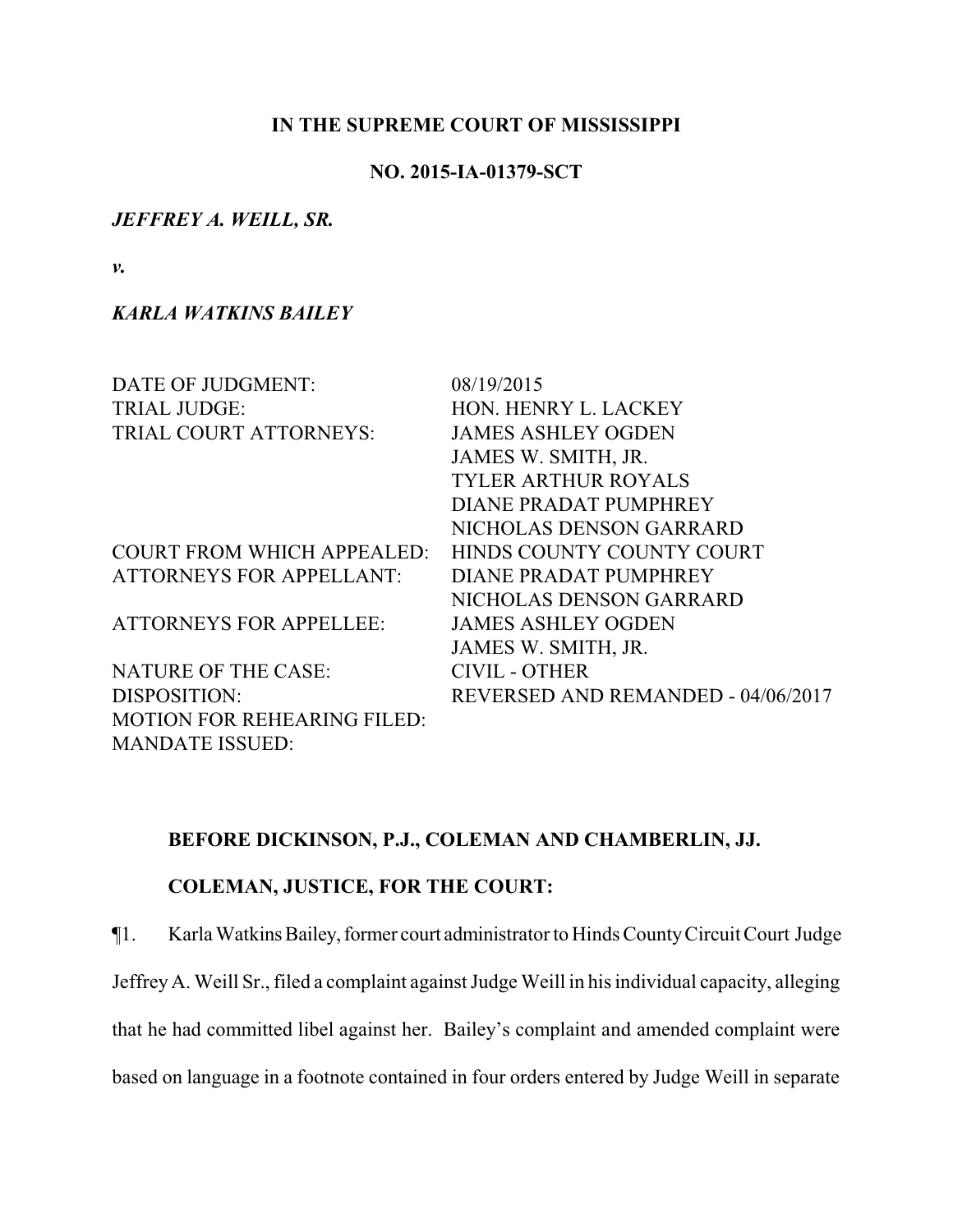criminal cases that were before him. The alleged libelous language in the orders provided that Bailey had been reprimanded by Judge Weill for engaging in improper ex parte communications while she was his court administrator and she had added a certain public defender as counsel of record in her current position as deputy clerk.

¶2. Judge Weill filed a motion to dismiss Bailey's complaint and amended complaint, raising several grounds for dismissal, including judicial immunity. The trial court denied the motion and ordered the parties to commence discovery. Judge Weill filed a petition for interlocutory appeal. The Court granted the petition. We hold that the trial court erred by failing to correctly apply the doctrine of judicial immunity to Bailey's claim that Judge Weill libeled her via the underlying orders. Accordingly, the trial court's order is reversed and we remand for further proceedings consistent with the instant opinion.

### **FACTUAL BACKGROUND**

¶3. On April 16, 2015, Bailey filed a complaint in the County Court of Hinds County against Judge Weill in his individual capacity alleging "libel, slander, defamation of character, intentional infliction of emotional distress, negligent infliction of emotional distress, intentional interference with an advantageous situation, negligent interference with an advantageous situation, making defamatory statements with the intent to deprive [Bailey] of her job, defamation of character, harassment, general negligence in releasing information that [was] not accurate or supported by facts."

¶4. Bailey was employed as Judge Weill's court administrator from January 2011 until November 29, 2012. Bailey claimed that during her employment, Judge Weill engaged in

2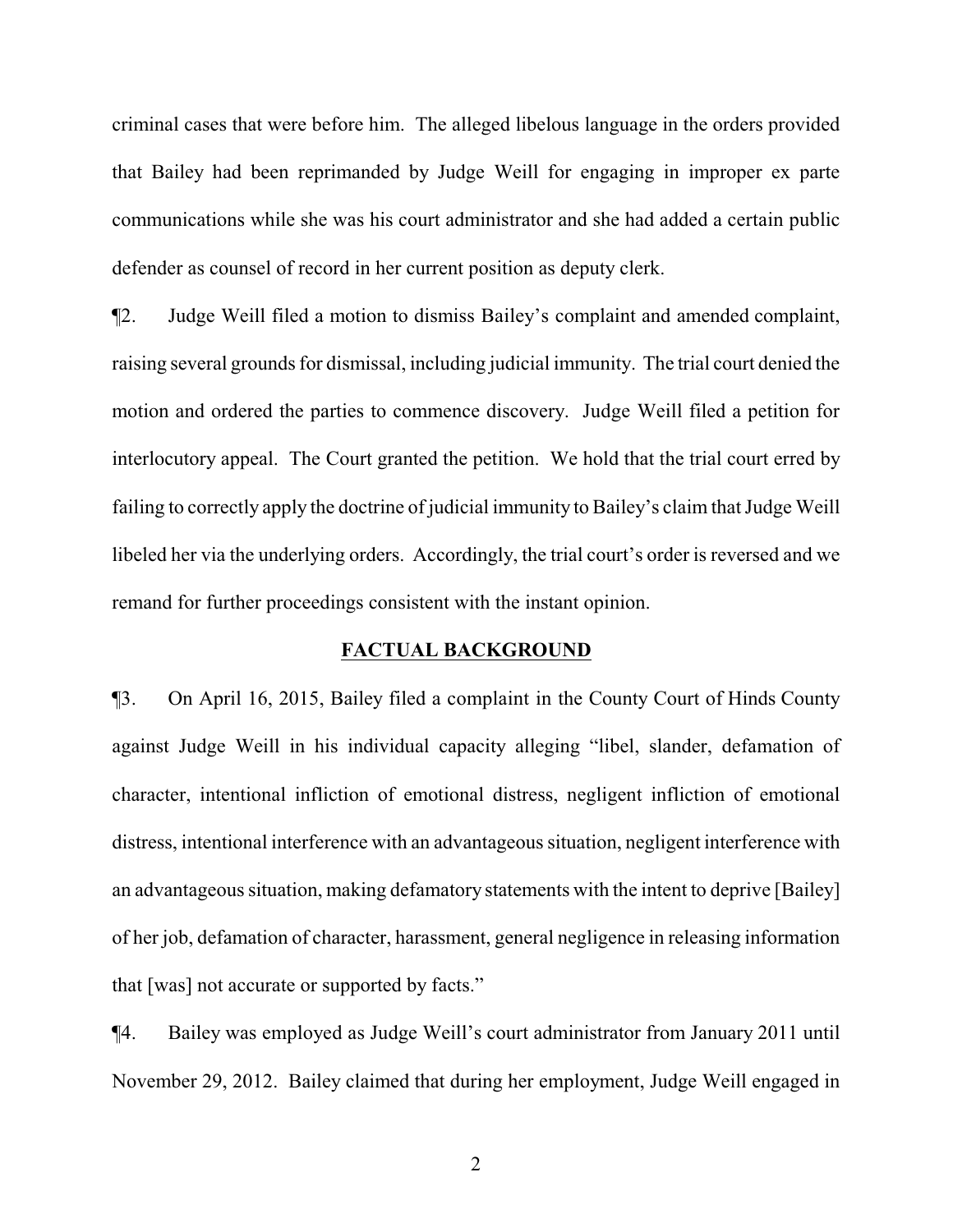a pattern of abusive language and disrespectful actions against her. Bailey alleges that, after she left her position as court administrator, a dispute developed between Judge Weill and Hinds County Public Defender Alison Kelly. In the midst of the dispute, Kelly filed motions requesting that Judge Weill recuse himself from fifty-six criminal cases that she had been assigned and in which she was counsel of record. On February 10, 2015, Judge Weill entered separate orders denying Kelly's multiple motions. Four of the orders (February 2015 orders) also addressed a motion for clarification of representation that Kelly also had filed in the criminal cases. Bailey alleges that the following language, found in a footnote appearing in each of the four orders, libeled her:

The Court notes that the entry of the Motion for Clarification was made by DeputyClerk Karla Bailey,f/k/a Karla Watkins, who was previouslyemployed as the court administrator for the undersigned and who resigned after being reprimanded for improper ex parte contacts with Ms. Kelly about substantive issues involving the criminal docket. It is presumed that since Ms. Bailey was the deputy clerk who entered the Motion for Clarification, she is also responsible for adding Ms. Kelly's name as an attorney of record.

¶5. Bailey addressed the February 2015 orders in her complaint:

In the [o]rders, [Judge Weill] specifically named [Bailey] and falsely stated [he] had reprimanded [Bailey] for making improper ex parte contacts with Ms. Kelly. Judge Weill also stated it was his assumption that since [Bailey] was a deputy clerk in the Hinds CountyClerk's office she was the one who entered the Motion for Clarification and she was the one who added Ms. Kelly's name to the document. Judge Weill continues to make false statements about [Bailey] and her character as he continues his ill-conceived vendetta to discredit Ms. Kelly and attack her character.

¶6. Bailey claimed that she suffered physical injuries, emotional injuries, and loss of reputation as a result of the acts of Judge Weill.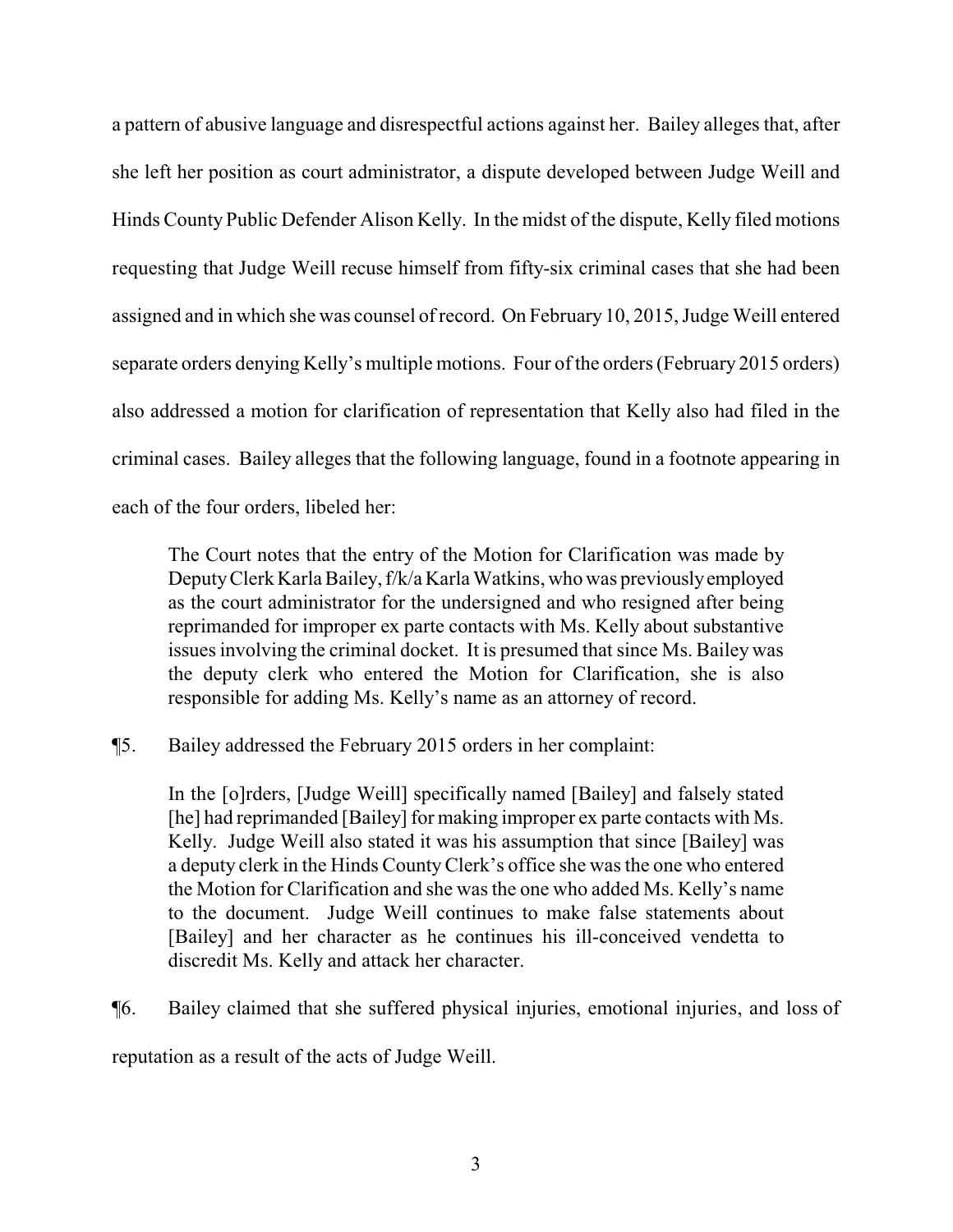¶7. On May 8, 2015, Bailey filed an amended complaint. According to Bailey, the purpose of filing an amended complaint was to make the allegations in the initial complaint complete and to address the issues more specifically. The amended complaint mirrors the initial complaint. However, Bailey elaborates on her accusations of Judge Weill's improper conduct while she was employed as court administrator that she had alleged generally in the initial complaint.

¶8. Bailey added that Judge Weill's statements made in the February 2015 orders denying Kelly's motions for recusal were "willfully and intentionally made with a desire to harm [Bailey's] personal, professional and public reputation." Bailey alleged: "Since the filing of [Bailey's [c]omplaint[, she] has been targeted by [Judge Weill's] associates who on at least two occasions on April 20, 2015 and April 21, 2015 came to her desk in the clerk's office and made harassing gestures and inappropriate jesters [sic] of intimidation." Bailey also alleged that Judge Weill "has carried out a pattern of intentional intimidation, punishment and attempted public humiliation against [Bailey] that started in 2012 and has continued as recently as February 2015."

¶9. On May 15, 2015, Judge Weill filed an answer to Bailey's complaint and amended complaint. The same day, Judge Weill filed a motion to dismiss Bailey's complaint and amended complaint. Judge Weill argued that the complaints should be dismissed under Mississippi Rule of Civil Procedure 12(b)(6) because Bailey had failed to state a claim on which relief could be granted based on judicial immunity, among other grounds.<sup>1</sup>

<sup>&</sup>lt;sup>1</sup> Because of concessions made by Bailey and the dispositive issue of judicial immunity, it is not necessary for the Court to address the additional grounds raised by Judge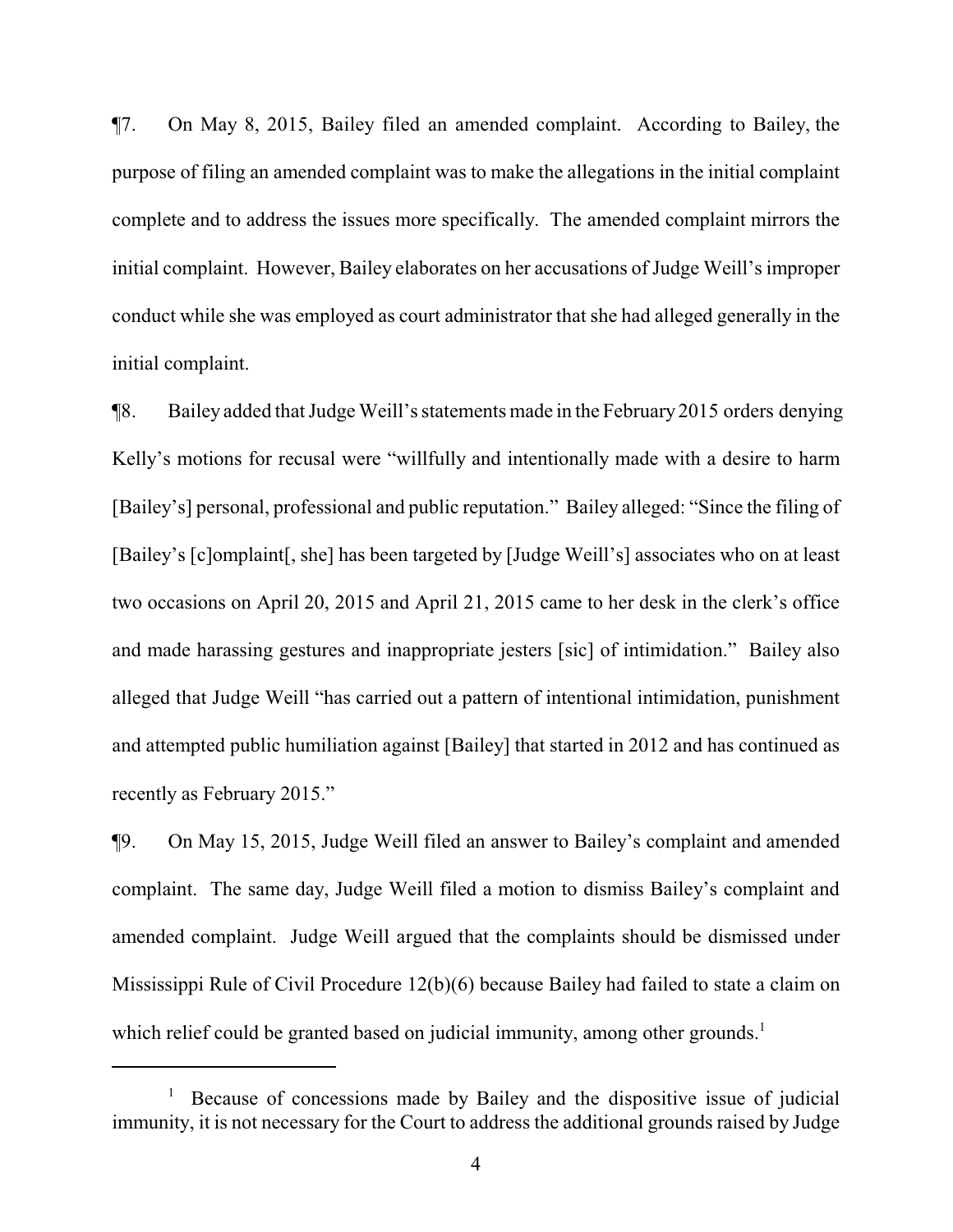¶10. On July 30, 2015, the trial court held a hearing on Judge Weill's motion to dismiss. After hearing oral arguments of the parties, the trial court denied Judge Weill's motion to dismiss from the bench. The trial court stated: "There has not been any discovery. And without some evidence or some testimony, something that the [trial] court can base its opinion on, I don't have anything to decide that."

¶11. On July 31, 2015, Bailey filed a motion to file a second amended complaint. Bailey attached her proposed second amended complaint to the motion. The second amended complaint contains an additional allegation relating to an article dated May 9, 2015, published in *The Clarion-Ledger*, which contained Judge Weill's statements in response to the present lawsuit. The new portion of the proposed second amended complaint relating to *The Clarion-Ledger* article provided:

Plaintiff filed her Amended Complaint on May 8, 2015. On May 9, 2015 the Defendant is quoted in *[T]he Clarion[-]Ledger* Newspaper in his individual capacity and not in his official capacity stating that he was "going to seek sanctions against those falsely accusing him" and "I am confident these outrageous claims will ultimately be ground to dust." He also stated the claims against him were "utterly false." These statements constitute lible [sic], per se slander, slander, defamation of character and harassment against the Plaintiff. The statements were made by the Defendant in his individual capacity and not in the scope and course of his employment and not in a matter which he held any jurisdictional control and the actions constituted a nonjudicial act. The Defendant acted with specific intent in his actions with the sole intent to injure Plaintiff. Defendant made these statements and took these nonjudicial actions in [sic] while in complete absence of all jurisdiction to do so.

¶12. The trial court never ruled on the motion to file a second amended complaint and it is currently pending at the trial level. Because the motion to file the second amended

Weill.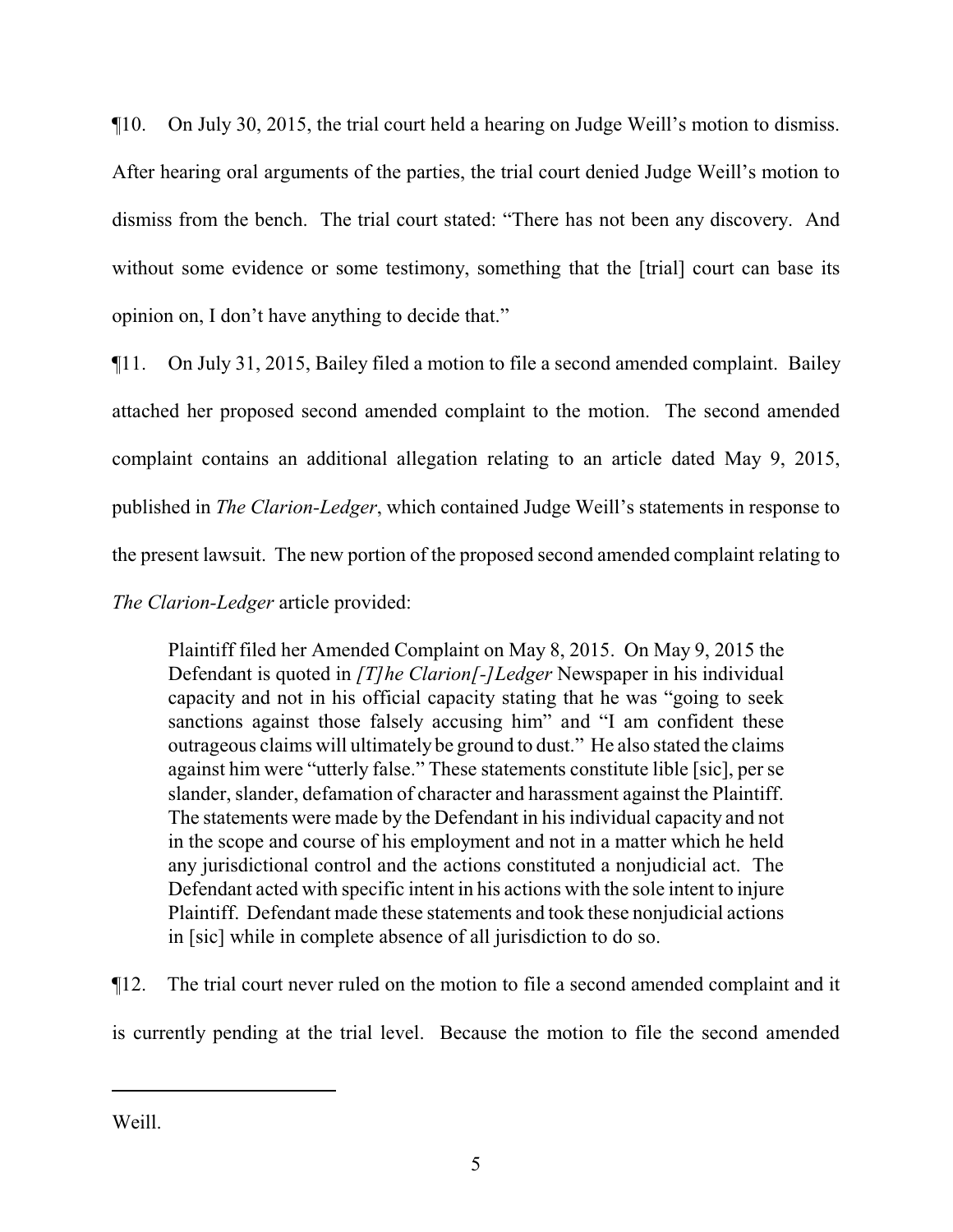complaint neither has been denied nor granted, we do not address the merits of the new allegations contained therein.

¶13. On August 24, 2015, the trial court entered a written order denying Judge Weill's motion to dismiss. Judge Weill filed a petition for interlocutory appeal. On December 9, 2015, the Court granted Judge Weill's petition for interlocutory appeal.

#### **STANDARD OF REVIEW**

¶14. "The standard of review for a trial court's grant or denial of a motion to dismiss is de novo." *Burch v. Illinois Cent. R.R. Co.*, 136 So. 3d 1063, 1064-65 (¶ 3) (Miss. 2014). "A Rule 12(b)(6) motion to dismiss for failure to state a claim tests the legal sufficiency of the complaint." *Rose v. Tullos*, 994 So. 2d 734, 737 (¶ 11) (Miss. 2008)*.* "When considering a motion to dismiss, the allegations in the complaint must be taken as true and the motion should not be granted unless it appears beyond doubt that the plaintiff will be unable to prove any set of facts in support of his claim." *Scaggs v. GPCH-GP, Inc.,* 931 So. 2d 1274, 1275 (¶ 6) (Miss. 2006).

#### **ANALYSIS**

# **I. Whether the trial court erred by denying Judge Weill's motion to dismiss.**

¶15. The Court's analysis is limited to the issue of judicial immunity, as it is dispositive of the issues raised on interlocutory appeal. Bailey conceded that, despite the additional history between the parties alleged, her complaint and amended complaint arise from two public statements made by Judge Weill. The first statement is contained in a footnote in the February 2015 orders, which Judge Weill entered in four criminal cases before him. The

6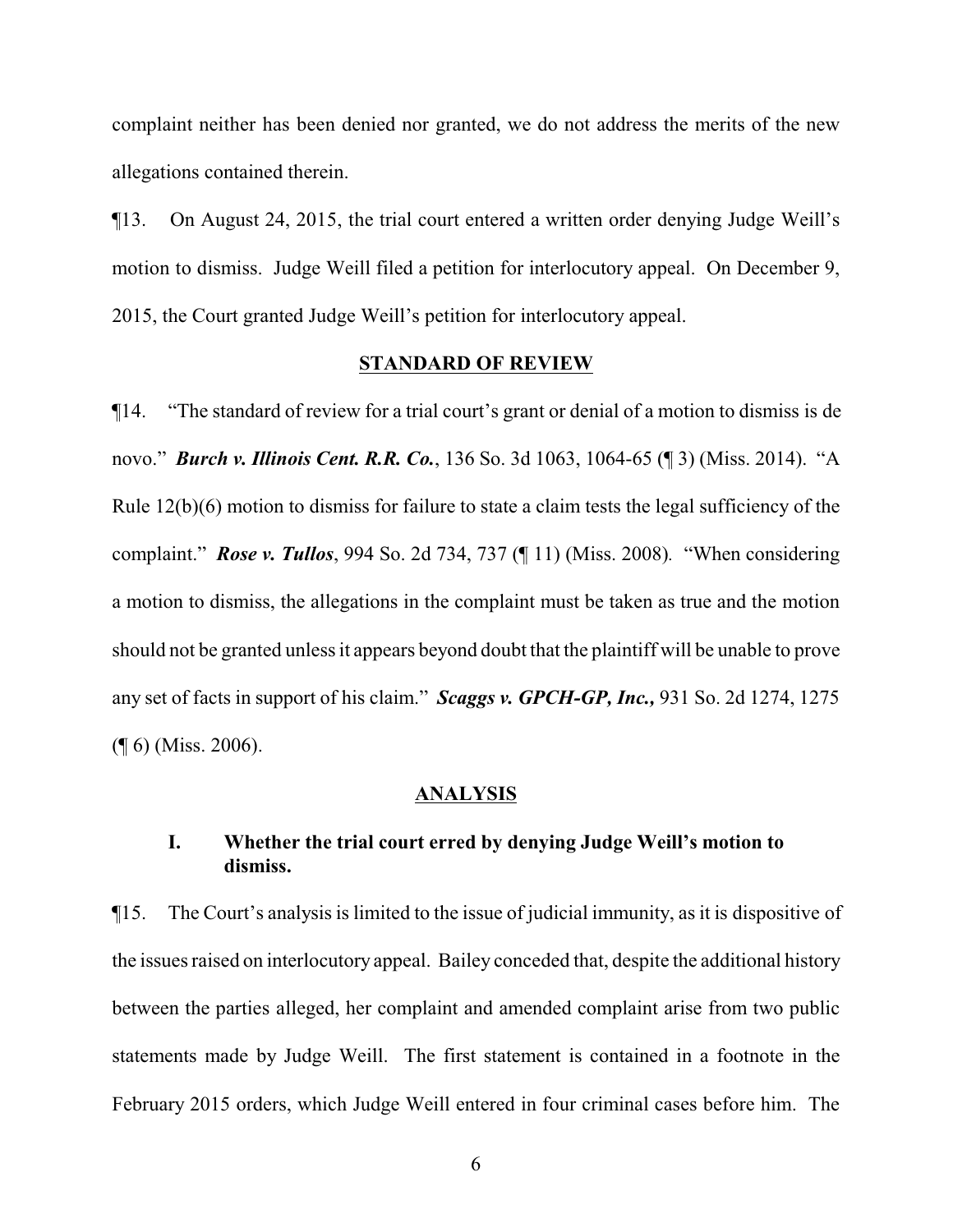other statements were contained in an article in *The Clarion-Ledger* quoting responses made

by Judge Weill to Bailey's present lawsuit.

¶16. Bailey's counsel acknowledged that any claims arising from the factual allegations when Bailey was Judge Weill's court administrator are barred by the statute of limitations. Bailey's counsel conceded at the hearing on Judge Weill's motion to dismiss:

Now, I understand that they have seized on some of the facts that we have laid out in the complaint to explain why we think it's intentional and say that those acts from three years ago have run under the statute. I don't dispute that. I'm not making a claim for three years ago when he made those disparaging remarks to her. *We believe that the crux of the claim is for the statement made in the February, 2015 order that you have mentioned. That's where it all is. Everything else was issues that justify or explain why he did that*. (Emphasis added.)

¶17. Baileymaintained in her appellate briefthat her "primaryclaimstems from the subject February 10, 2015 Orders issued by Judge Weill." Bailey explained that "[a]ll the other issues that existed while Bailey was employed by Judge Weill are now beyond the statute of limitations and cannot be litigated."<sup>2</sup> To be sure, Bailey argued that her "action stems from Judge Weill's February 10, 2015 [o]rders." Accordingly, the Court's analysis on the issue is limited to addressing the alleged defamatory language in the footnote contained in the February 2015 orders.

¶18. Mississippi has long recognized the doctrine of judicial immunity. *Wheeler v. Stewart*, 798 So. 2d 386, 392 (¶ 14) (Miss. 2001). The Court has declared that "public policy

<sup>&</sup>lt;sup>2</sup> Bailey also stated in her appellate brief that her "cause of action against Judge Weill stems from the four subject February 10, 2015 Orders issued by Judge Weill, and not from any causes of action arising during the time she was employed as Judge Weill's court administrator."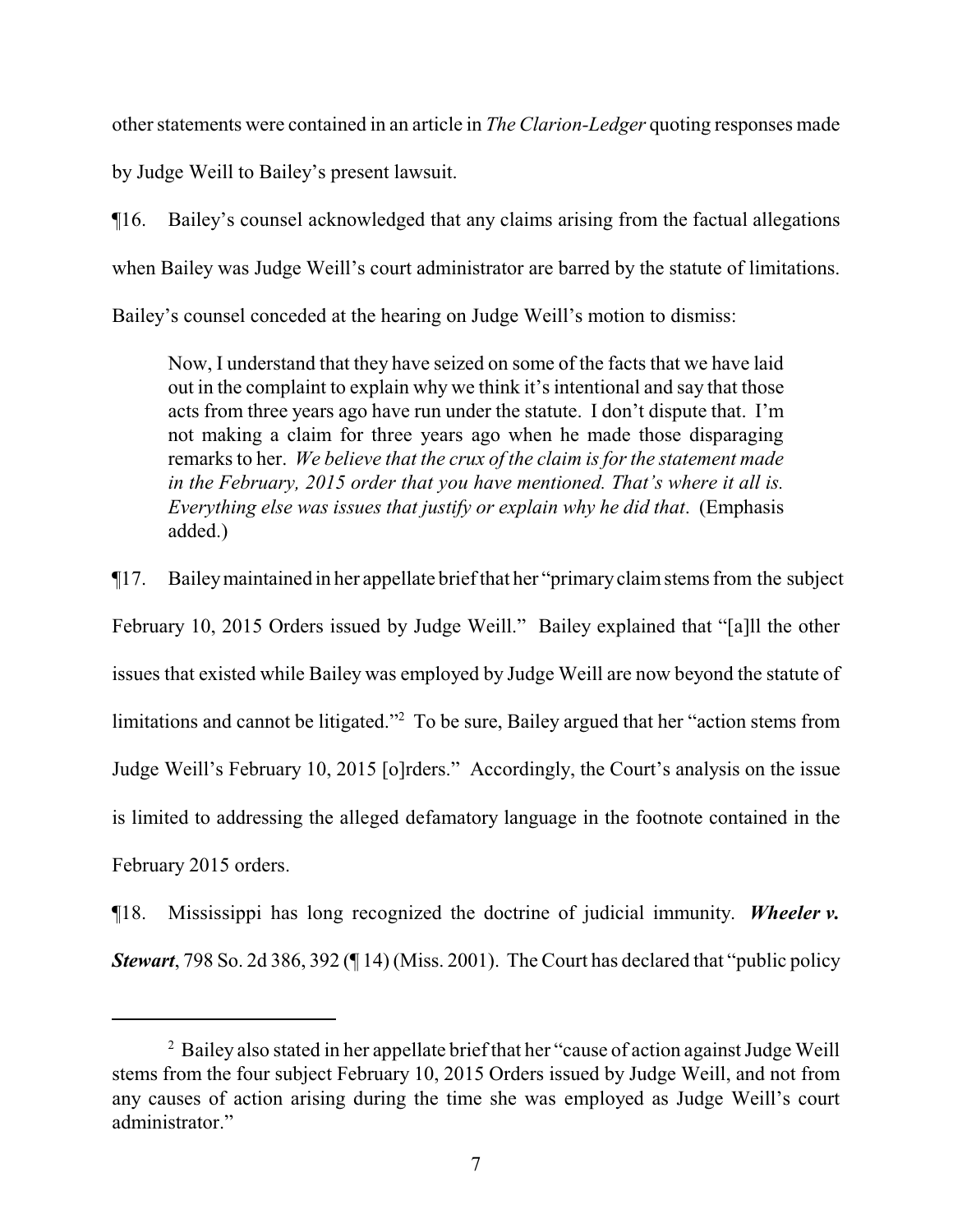mandates that a judge should have the power to make decisions without having to worry about being held liable for his actions." *Id.* (quoting *Loyacono v. Ellis*, 571 So. 2d 237, 238 (Miss. 1990)). Indeed, the Court "fully recognizes that the best interests of the people and public order require that judges be immune from civil liability." *Loyacono*, 571 So. 2d at 238.

¶19. The *Loyacono* Court recognized that the United States Supreme Court addressed the doctrine of judicial immunity in *Stump v. Sparkman*, 435 U.S. 349 (1978). The *Stump* Court held that "judges of courts of superior or general jurisdiction are not liable to civil actions for their judicial acts, even when such acts are in excess of their jurisdiction, and are alleged to have been done maliciously or corruptly." *Stump*, 435 U.S. at 355-56 (quoting *Bradley v. Fisher*, 80 U.S. 335, 351 (1871)).

¶20. In *Loyacono*, an attorney filed suit against a circuit court judge contending that, as a direct and proximate result of the willful, intentional, or negligent acts of the circuit court judge, he was falsely prosecuted, arrested, incarcerated, and denied due process. *Loyacono*, 571 So. 2d at 237. The trial court granted the circuit court judge's motion to dismiss, finding that the doctrine of judicial immunity protected the circuit court judge even if he was motivated by malice. *Id.* The Court affirmed. *Id.* at 239.

¶21. The *Loyacono* Court acknowledged that, while the holding in *DeWitt v. Thompson*, 7 So. 2d 529, 532 (Miss. 1942),<sup>3</sup> seemed to leave open the door as to whether judicial

<sup>3</sup> In *DeWitt v. Thompson*, 7 So. 2d 529, 532 (Miss. 1942), the Court stated:

In [*Bradley*] the [United States Supreme] Court went farther, and held that courts of general jurisdiction are not liable to civil actions for their judicial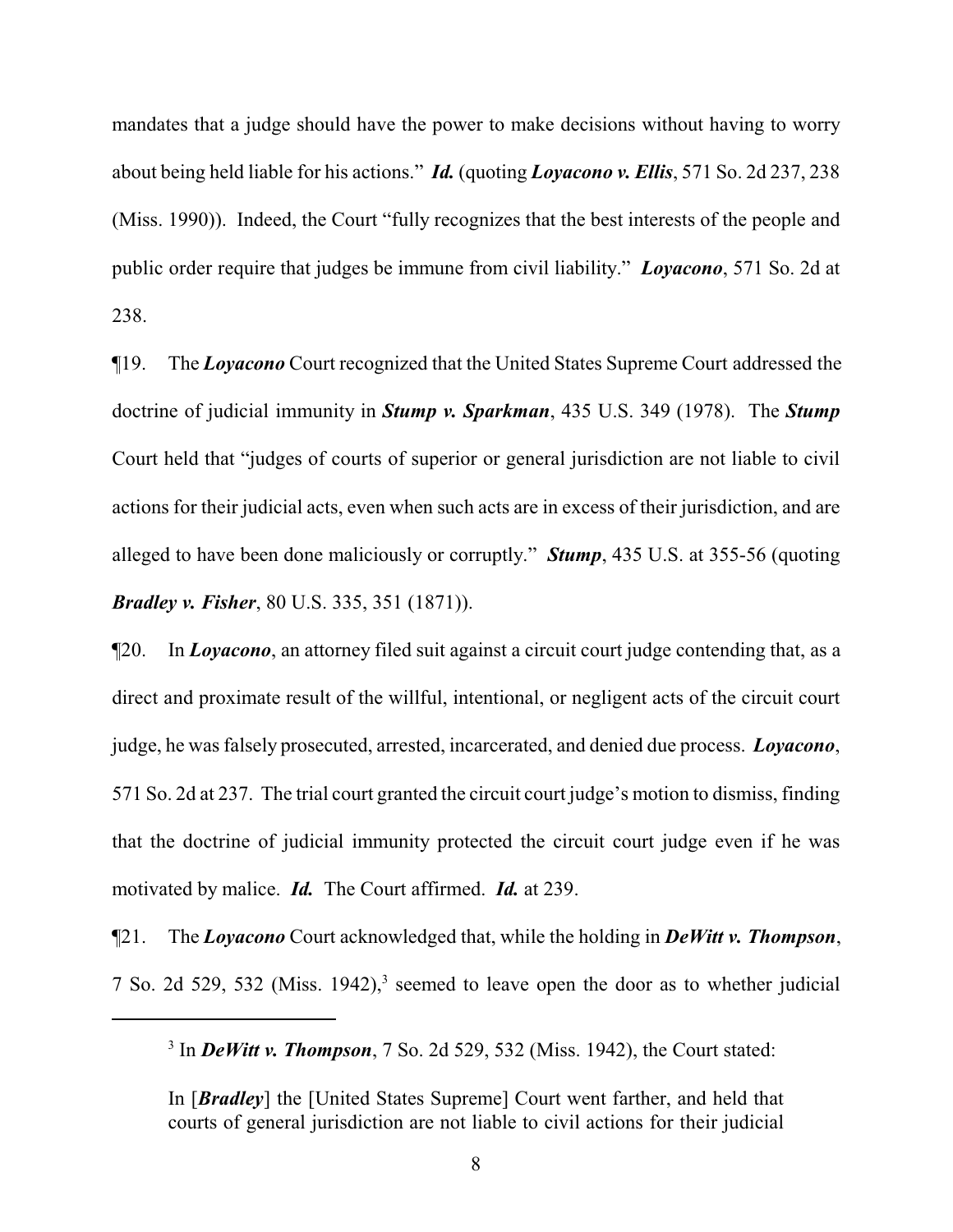immunity applies in the face of malice, "[p]ublic policy mandates that a judge should have the power to make decisions without having to worry about being held liable for his actions, and, thankfully, most judges do not exhibit the type of behavior we find in this instance." *Loyacono*, 571 So. 2d at 238. Accordingly, the "Court fully recognizes that the best interests of the people and public order require that judges be immune from civil liability. There are other remedies<sup>4</sup> for the correction of such behavior." *Id.* 

¶22. The *Loyacono* Court stated: "There is a distinction between excess of jurisdiction and a complete absence of jurisdiction." *Id.* "Where there is clearly no jurisdiction over the subject-matter any authority exercised is a usurped authority, and for the exercise of such authority, when the want of jurisdiction is known to the judge, no excuse is permissible." *Bradley*, 80 U.S. at 351-52. Thus, "[t]he key factor in determining whether judicial immunity exists is whether at the time the judge took the challenged action he had jurisdiction over the subject matter before him." *Wheeler*, 798 So. 2d at 392 (¶ 15).

¶23. Bailey argues that Judge Weill is not afforded judicial immunity because his actions were taken in a complete absence of jurisdiction. Bailey contends that Judge Weill had no jurisdictional authority over her individually when he entered the February 2015 orders. However, the question is not whether Judge Weill had jurisdiction over Bailey, *individually*;

acts, when such acts are in excess of their jurisdiction, and are charged to have been done maliciously or corruptly. We do not go that far in this case, because, as stated, there was no showing of either corruption or excess of jurisdiction.

<sup>&</sup>lt;sup>4</sup> "The primary remedy available to those who believe a judge has acted either contrary to or in excess of his/her authority is to file a complaint with the [Mississippi Judicial Performance] Commission." *Mississippi Comm'n of Judicial Performance v. Russell*, 691 So. 2d 929, 947 (Miss. 1997).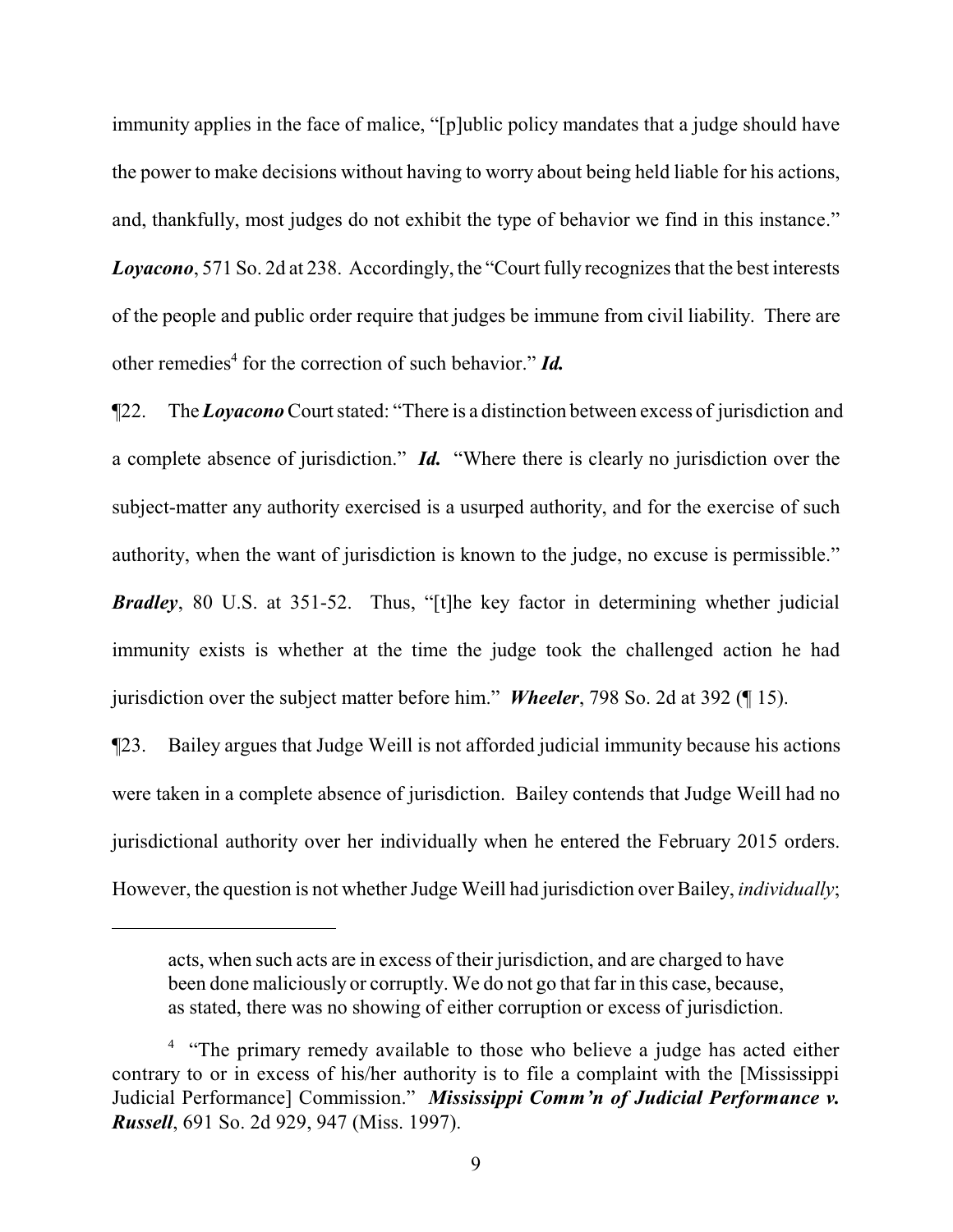the inquiry is "whether at the time the judge took the challenged action he had jurisdiction over the subject *matter* before him." *See id.* (emphasis added).

¶24. The challenged act is the entry of the February 2015 orders disposing of Kelly's motions to recuse and for clarification in multiple criminal cases. Judicial immunity exists in the present case because at the time Judge Weill entered the February 2015 orders, he had jurisdiction over the multiple criminal matters before him.

¶25. Bailey's complaint and amended complaint did not allege that Judge Weill lacked jurisdiction over the criminal *matters* in which he entered the February 2015 orders. Thus, there is no dispute that, at the time Judge Weill entered the February 2015 orders in his capacity as circuit court judge, he had jurisdiction over the criminal matters before him. Instead, Bailey argues that Judge Weill's statement that she had been reprimanded for improper ex parte communications in the February 2015 orders was neither necessary or relevant to the issue before Judge Weill. However, the Court has not recognized a relevance exception to the judicial immunity doctrine. "In order to determine the existence of judicial immunity one must look to whether at the time the judge took the challenged action he had jurisdiction over the subject matter before him." *Loyacono*, 571 So. 2d at 238 (citing *Stump*, 435 U.S. at 356). It is of no consequence that the February 2015 orders disposing of a motion in criminal matters properly before him included a factual finding that mentioned Bailey.

¶26. Bailey also argues that Judge Weill lost his judicial immunity because his alleged defamation of her constituted a nonjudicial act made in the clear absence of all jurisdiction.

10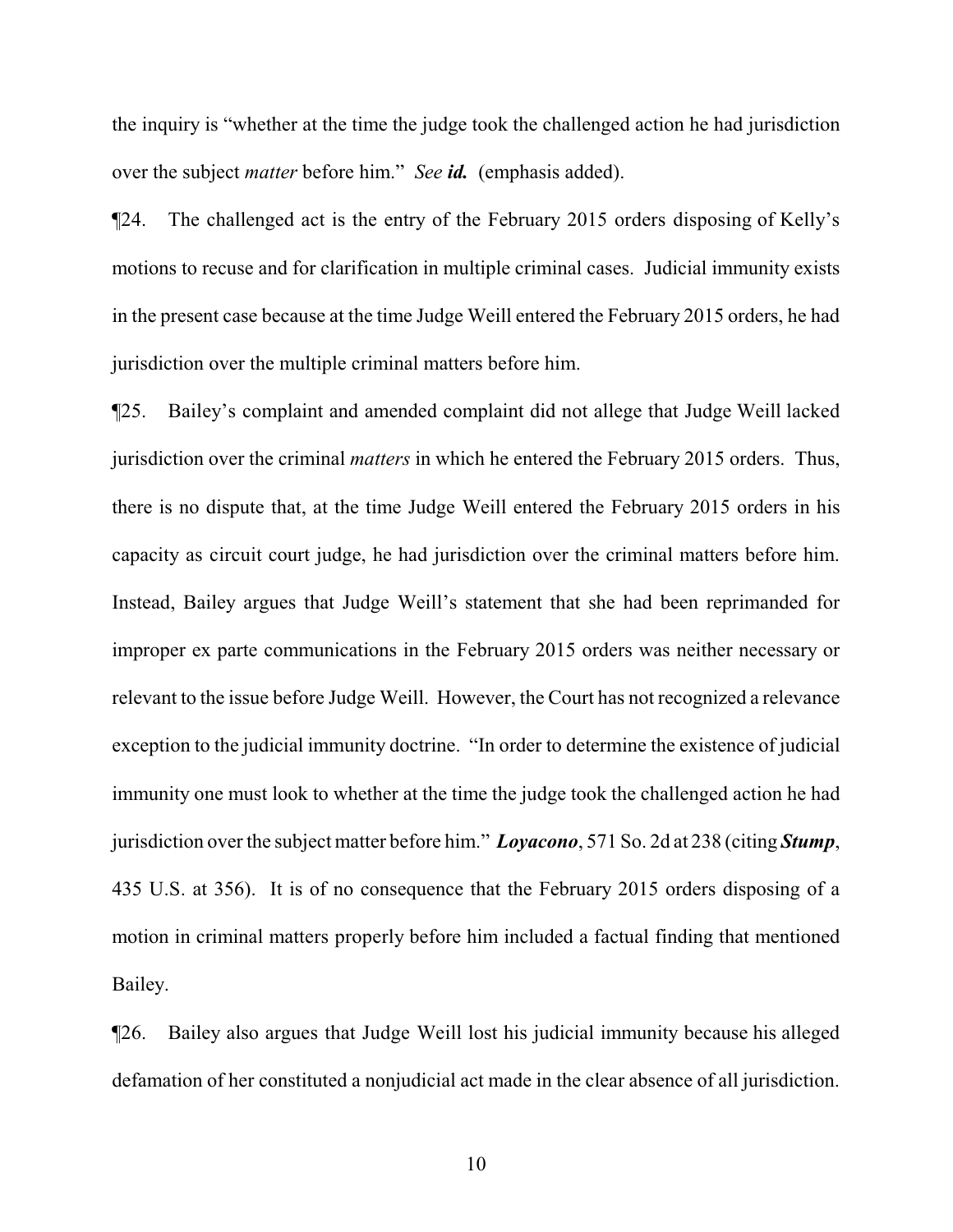However, the *Loyacono* Court rejected the argument that allegations of malice remove the protection of judicial immunity.

¶27. We hold that the trial court erred by failing to grant Judge Weill's motion to dismiss Bailey's complaint and amended complaint based on judicial immunity.

#### **CONCLUSION**

¶28. The Court has held that judges of courts of general jurisdiction are not liable to civil actions for their judicial acts, even when such acts are in excess of their jurisdiction, and are alleged to have been done maliciously or corruptly. *Loyacono*, 571 So. 2d at 238. Here, Judge Weill entered the February 2015 orders disposing of the public defender's motions to recuse and for clarification in four criminal matters that were properly before him. Even though Bailey alleged that the language contained in the orders contained libelous language, Judge Weill is afforded judicial immunity from Bailey's civil action because at the time he entered the February 2015 orders, he had jurisdiction over the subject matter before him. *See id*; *Wheeler*, 798 So. 2d at 392 (¶ 14). As a result, the Court reverses the trial court's order and remands the case for further proceedings consistent with the Court's opinion.

### ¶29. **REVERSED AND REMANDED.**

# **DICKINSONAND RANDOLPH, P.JJ., KITCHENS,MAXWELL,BEAMAND CHAMBERLIN, JJ., CONCUR. KING, J., SPECIALLY CONCURS WITH SEPARATE WRITTENOPINIONJOINEDBYKITCHENS, J. WALLER, C.J., NOT PARTICIPATING.**

**KING, JUSTICE, SPECIALLY CONCURRING:**